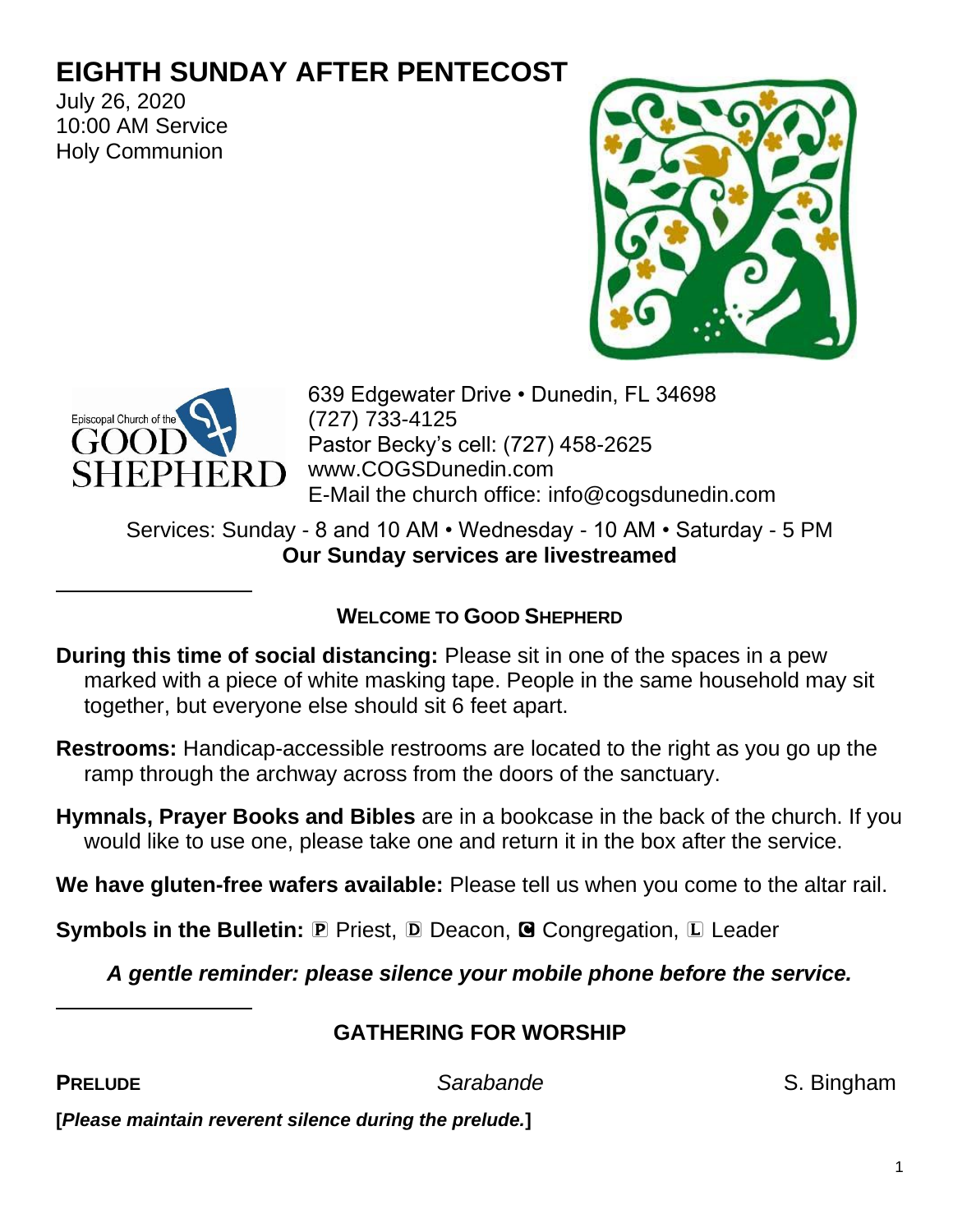#### **WELCOME AND ANNOUNCEMENTS**

[*Please remain seated.*]

#### **THE OPENING ACCLAMATION**

[*Please stand.*]

- P Blessed be God: Father, Son, and Holy Spirit.
- C **And blessed be God's kingdom, now and for ever. Amen.**

#### **THE COLLECT FOR PURITY**

a **Almighty God, to you all hearts are open, all desires known, and from you no secrets are hid: Cleanse the thoughts of our hearts by the inspiration of your Holy Spirit, that we may perfectly love you, and worthily magnify your holy Name; through Christ our Lord. Amen.**

**THE GATHERING HYMN** *O Worship the King* **H. 388 vs. 1,4** [*Please stand when invited.*]

*O worship the King, all glorious above! O gratefully sing his power and his love! Our shield and defender, the Ancient of Days, pavilioned in splendor, and girded with praise.* 

*Thy bountiful care, what tongue can recite? It breathes in the air; it shines in the light; it streams from the hills, it descends to the plain, and sweetly distills in the dew and the rain.*

#### **THE COLLECT OF THE DAY**

- **P** The Lord be with you.
- C **And also with you.**
- P Let us pray…… You are great, O God, and greatly to be praised. You have made us for yourself, and our hearts are restless until they rest in you. Grant that we may believe in you, call upon you, know you, and serve you, through Jesus Christ, our Savior and Lord.
- C **Amen**.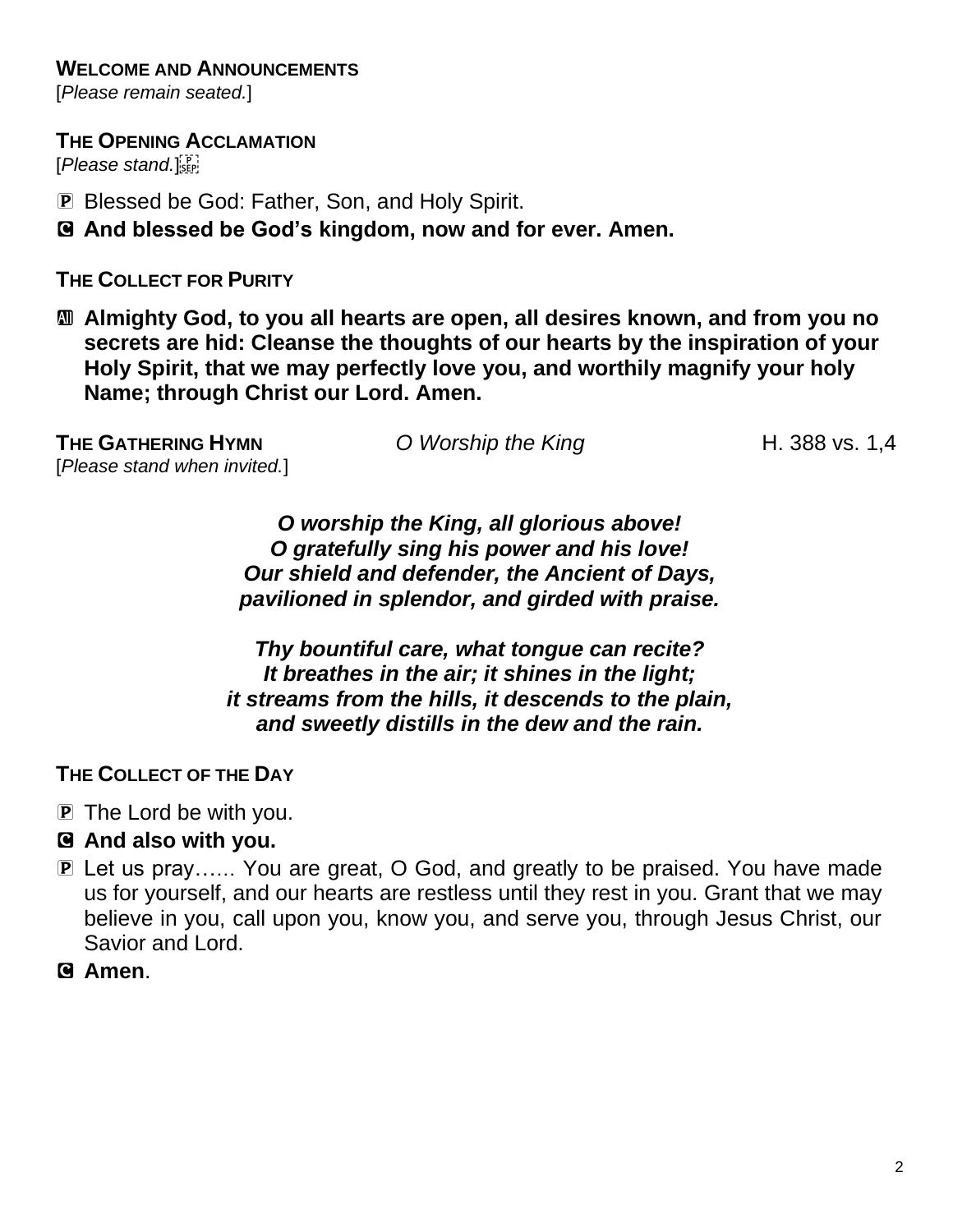### **THE WORD OF GOD**

**THE READINGS:** 1 Kings 3:5-12, Psalm 119:129-136, Romans 8:26-39, Matthew 13:31-33, 44-52 [*Please be seated.*]

# **The First Reading:**

L *The First Reading is taken from 1 Kings, Chapter 3…*

The Lord appeared to Solomon at Gibeon in a dream at night. God said, "Ask whatever you wish, and I'll give it to you." Solomon responded, "You showed so much kindness to your servant my father David when he walked before you in truth, righteousness, and with a heart true to you. You've kept this great loyalty and kindness for him and have now given him a son to sit on his throne. And now, Lord my God, you have made me, your servant, king in my father David's place. But I'm young and inexperienced. I know next to nothing. But I'm here, your servant, in the middle of the people you have chosen, a large population that can't be numbered or counted due to its vast size. Please give your servant a discerning mind in order to govern your people and to distinguish good from evil, because no one is able to govern this important people of yours without your help."

It pleased the Lord that Solomon had made this request. God said to him, "Because you have asked for this instead of requesting long life, wealth, or victory over your enemies—asking for discernment so as to acquire good judgment— I will now do just what you said. Look, I hereby give you a wise and understanding mind. There has been no one like you before now, nor will there be anyone like you afterward."

L The Word of the Lord.

C **Thanks be to God.**

**Metrical Psalm 119** Tune: *All Praise to Thee, My God*

[*Please remain seated.*]

*Rejoicing, Lord, in your decrees, I follow them with all my will; Revealing light, your word goes forth And gives the simple wisdom still.*

*Ready to faint, I yearn, I gasp, That your commandment may be mine; Return to those who love your Name In mercy as in former time.*

*Restore my footsteps in your word, Let evil have no claim on me; Release me from my foes and I Will keep your statutes faithfully.*

*Reveal your countenance and teach Your servant your commandments, Lord. Rivers of tears I shed because The people do not keep your word.*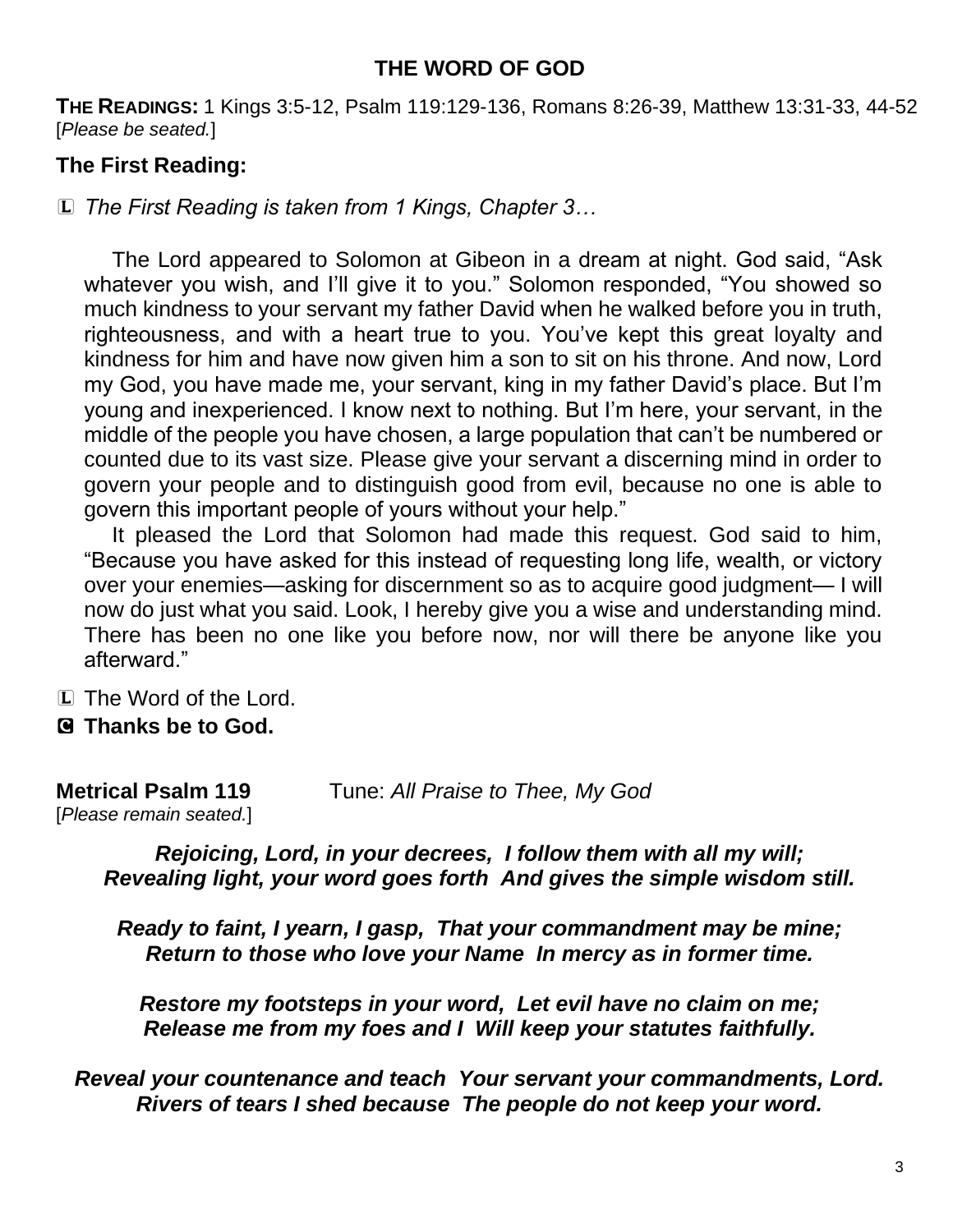### **The Second Reading**

L *The Second Reading is taken from Romans, chapter 8…*

In the same way, the Spirit comes to help our weakness. We don't know what we should pray, but the Spirit himself pleads our case with unexpressed groans. The one who searches hearts knows how the Spirit thinks, because he pleads for the saints, consistent with God's will. We know that God works all things together for good for the ones who love God, for those who are called according to his purpose. We know this because God knew them in advance, and he decided in advance that they would be conformed to the image of his Son. That way his Son would be the first of many brothers and sisters. Those who God decided in advance would be conformed to his Son, he also called. Those whom he called, he also made righteous. Those whom he made righteous, he also glorified.

So what are we going to say about these things? If God is for us, who is against us? He didn't spare his own Son but gave him up for us all. Won't he also freely give us all things with him?

Who will bring a charge against God's elect people? It is God who acquits them. Who is going to convict them? It is Christ Jesus who died, even more, who was raised, and who also is at God's right side. It is Christ Jesus who also pleads our case for us.

Who will separate us from Christ's love? Will we be separated by trouble, or distress, or harassment, or famine, or nakedness, or danger, or sword? As it is written, *We are being put to death all day long for your sake. We are treated like sheep for slaughter.*

But in all these things we win a sweeping victory through the one who loved us. I'm convinced that nothing can separate us from God's love in Christ Jesus our Lord: not death or life, not angels or rulers, not present things or future things, not powers or height or depth, or any other thing that is created.

L The Word of the Lord.

#### C **Thanks be to God.**

**THE GOSPEL ACCLAMATION** *O Christ, the Word Incarnate* **H** 632 v.1 [*Please stand.*]

> *O Christ, the Word Incarnate, O Wisdom from on high, O Truth, unchanged, unchanging, O Light of our dark sky; we praise thee for the radiance that from the scripture's page, a lantern to our footsteps, shines on from age to age.*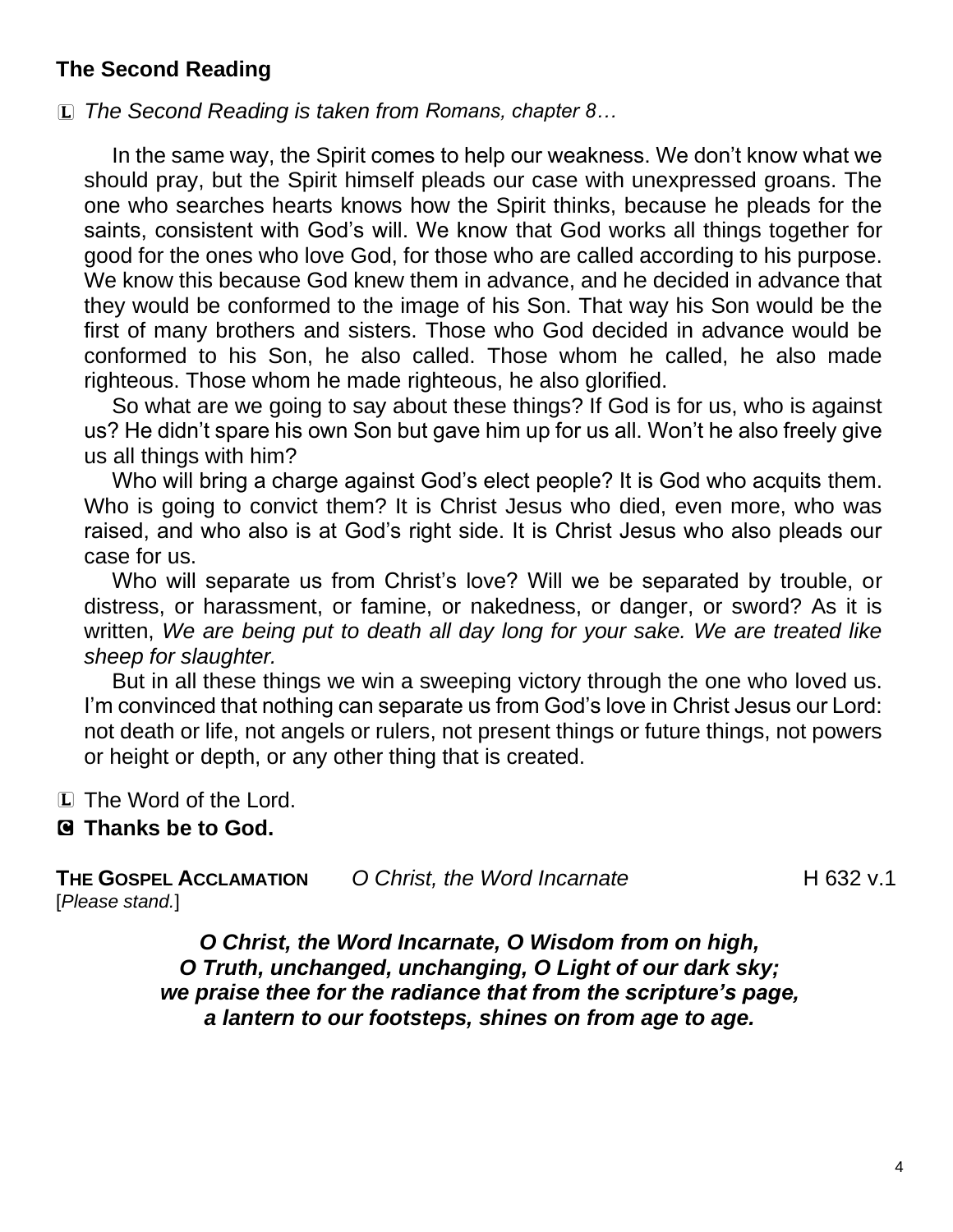# **The Gospel**

D The Holy Gospel of our Lord Jesus Christ according to Matthew.

C **Glory to you, Lord Christ.** 

D He told another parable to them: "The kingdom of heaven is like a mustard seed that someone took and planted in his field. It's the smallest of all seeds. But when it's grown, it's the largest of all vegetable plants. It becomes a tree so that the birds in the sky come and nest in its branches." He told them another parable: "The kingdom of heaven is like yeast, which a woman took and hid in a bushel of wheat flour until the yeast had worked its way through all the dough.

"The kingdom of heaven is like a treasure that somebody hid in a field, which someone else found and covered up. Full of joy, the finder sold everything and bought that field.

"Again, the kingdom of heaven is like a merchant in search of fine pearls. When he found one very precious pearl, he went and sold all that he owned and bought it.

"Again, the kingdom of heaven is like a net that people threw into the lake and gathered all kinds of fish. When it was full, they pulled it to the shore, where they sat down and put the good fish together into containers. But the bad fish they threw away. That's the way it will be at the end of the present age. The angels will go out and separate the evil people from the righteous people, and will throw the evil ones into a burning furnace. People there will be weeping and grinding their teeth.

"Have you understood all these things?" Jesus asked.

They said to him, "Yes."

Then he said to them, "Therefore, every legal expert who has been trained as a disciple for the kingdom of heaven is like the head of a household who brings old and new things out of their treasure chest."

D The Gospel of the Lord.

# C **Praise to you, Lord Christ.**

[*Please be seated.*]

**THE SERMON** Becky Robbins-Penniman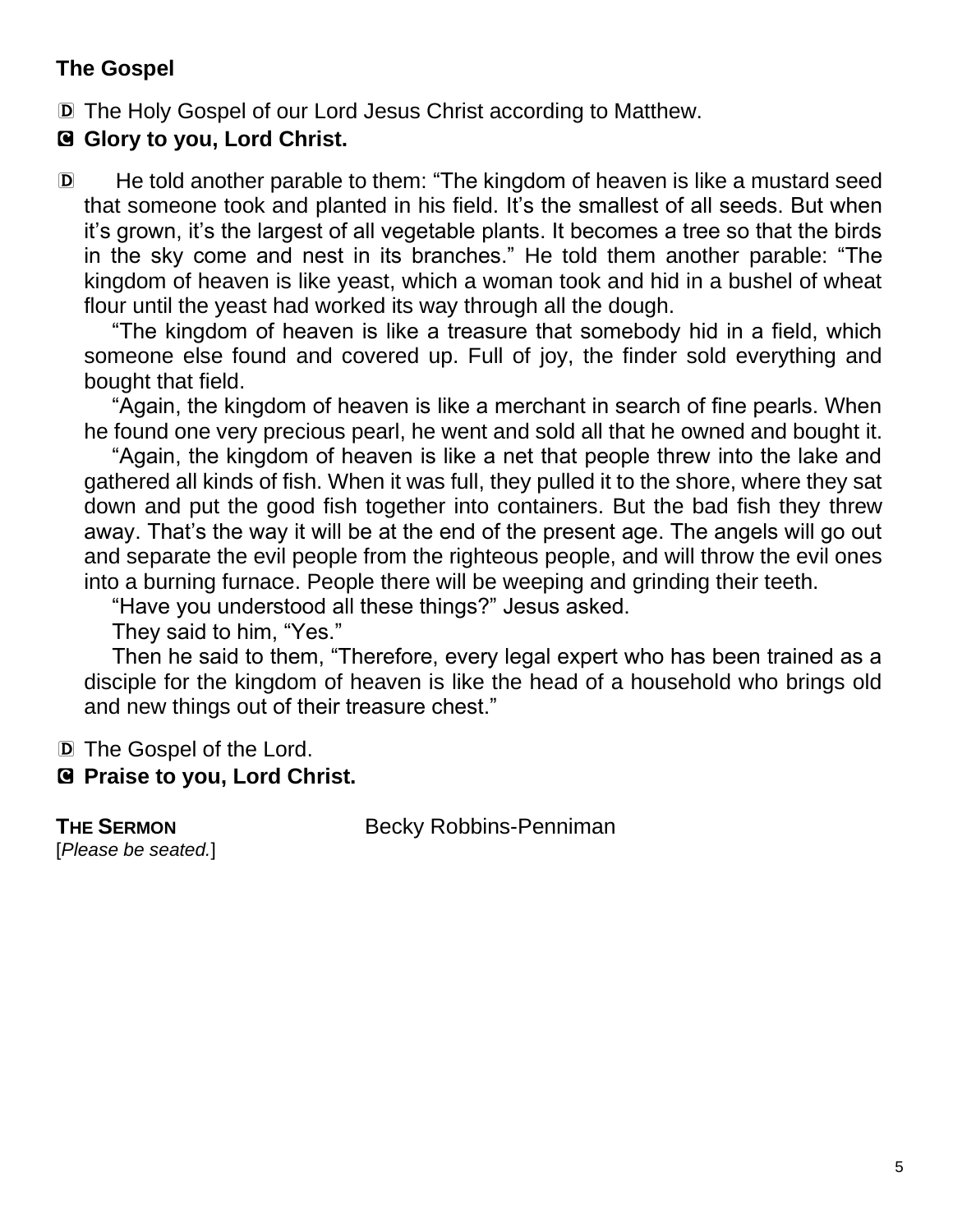**THE SERMON HYMN** *Father Eternal Vs. 1,2,5*

[*Please stand.*]

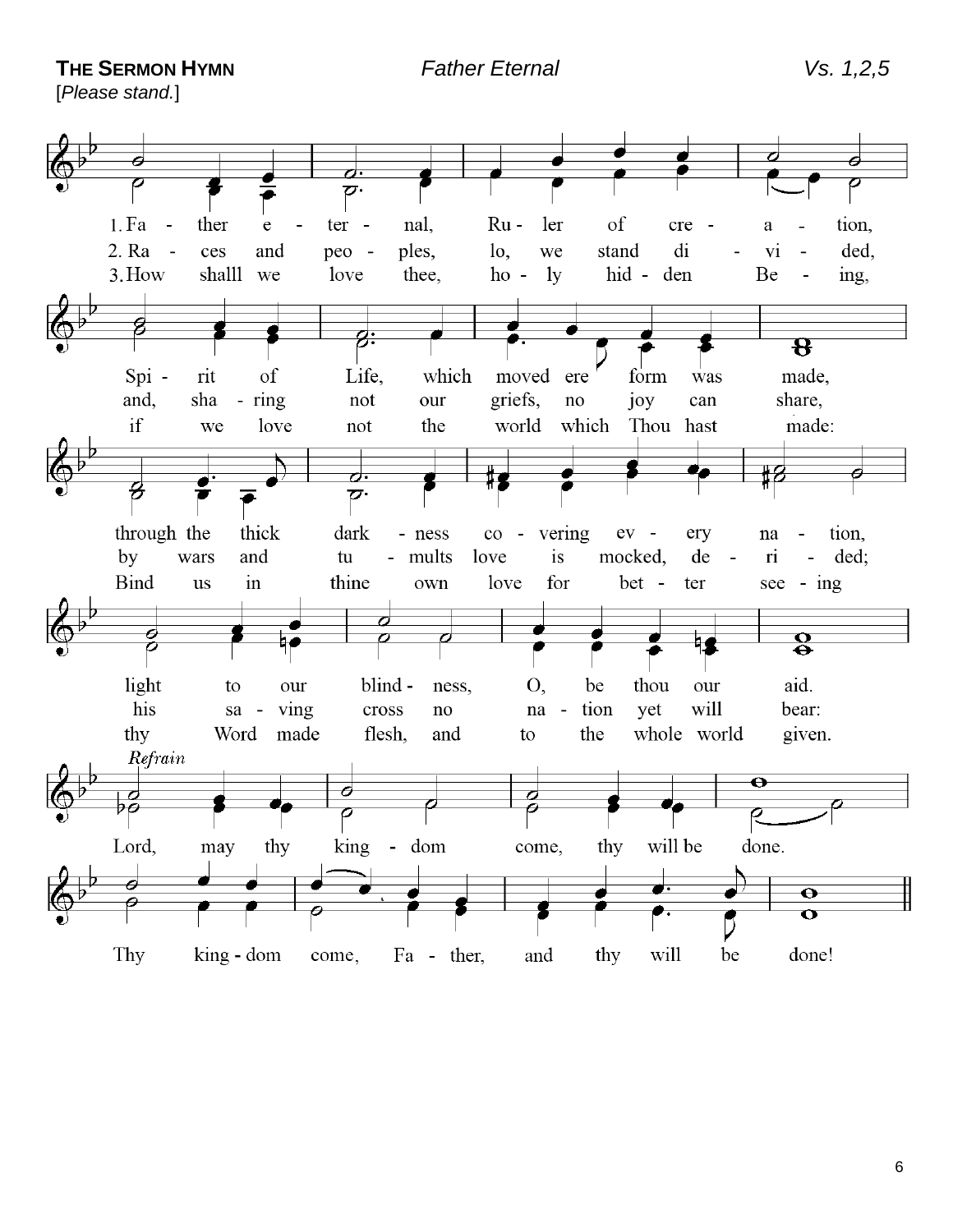#### **THE NICENE CREED**

C **We believe in one God, the Father, the Almighty, maker of heaven and earth, of all that is, seen and unseen.** 

**We believe in one Lord, Jesus Christ, the only Son of God, eternally begotten of the Father, God from God, Light from Light, true God from true God, begotten, not made, of one Being with the Father. Through him all things were made. For us and for our salvation he came down from heaven: by the power of the Holy Spirit he became incarnate from the Virgin Mary, and was made man. For our sake he was crucified under Pontius Pilate; he suffered death and was buried. On the third day he rose again in accordance with the Scriptures; he ascended into heaven and is seated at the right hand of the Father. He will come again in glory to judge the living and the dead, and his kingdom will have no end.**

**We believe in the Holy Spirit, the Lord, the giver of life, who proceeds from the Father and the Son. With the Father and the Son he is worshiped and glorified. He has spoken through the Prophets. We believe in one holy catholic and apostolic Church. We acknowledge one baptism for the forgiveness of sins. We look for the resurrection of the dead, and the life of the world to come. Amen.**

#### **THE PRAYERS OF THE PEOPLE**

[*Please sit, stand or kneel, as you choose.*]

- D Let us pray to God, who is made known in Jesus Christ:
- L Heavenly Father, direct our way to you in this season and always. Let the congregation of Good Shepherd be a place where your son Jesus is known and your peace is shared.
- C **We thank you for everyone who has gathered to worship you today, in this place and in every place. We ask you to bless all people in their walk with you.**
- L Sovereign Lord, bless and guide the leaders of the Church: Michael, our Presiding Bishop; Dabney, our Bishop; Barry and Michael, our Assisting Bishops; for Becky our Rector, Cindy, our Deacon, and Ann, our Priest Associate.
- C **We pray for ourselves and all ministers, lay and ordained, who serve your church, that all that is done in your name indeed proclaims your glory.**
- L We pray for our leaders, that they may be guided by your Wisdom and be dedicated to the common good.
- C **Give them strength and courage to know and accomplish your purposes in the midst of the evil of these days.**
- L Let your nurturing love today strengthen those who are seeking the resolve to make tough decisions, take on new responsibilities, or break free from bondage. Bless all who are suffering from any grief, illness, or adversity, especially [*add names from notebook*] and those we now name aloud or in our hearts. [*Leave time*. . .] Help them to know they are not alone.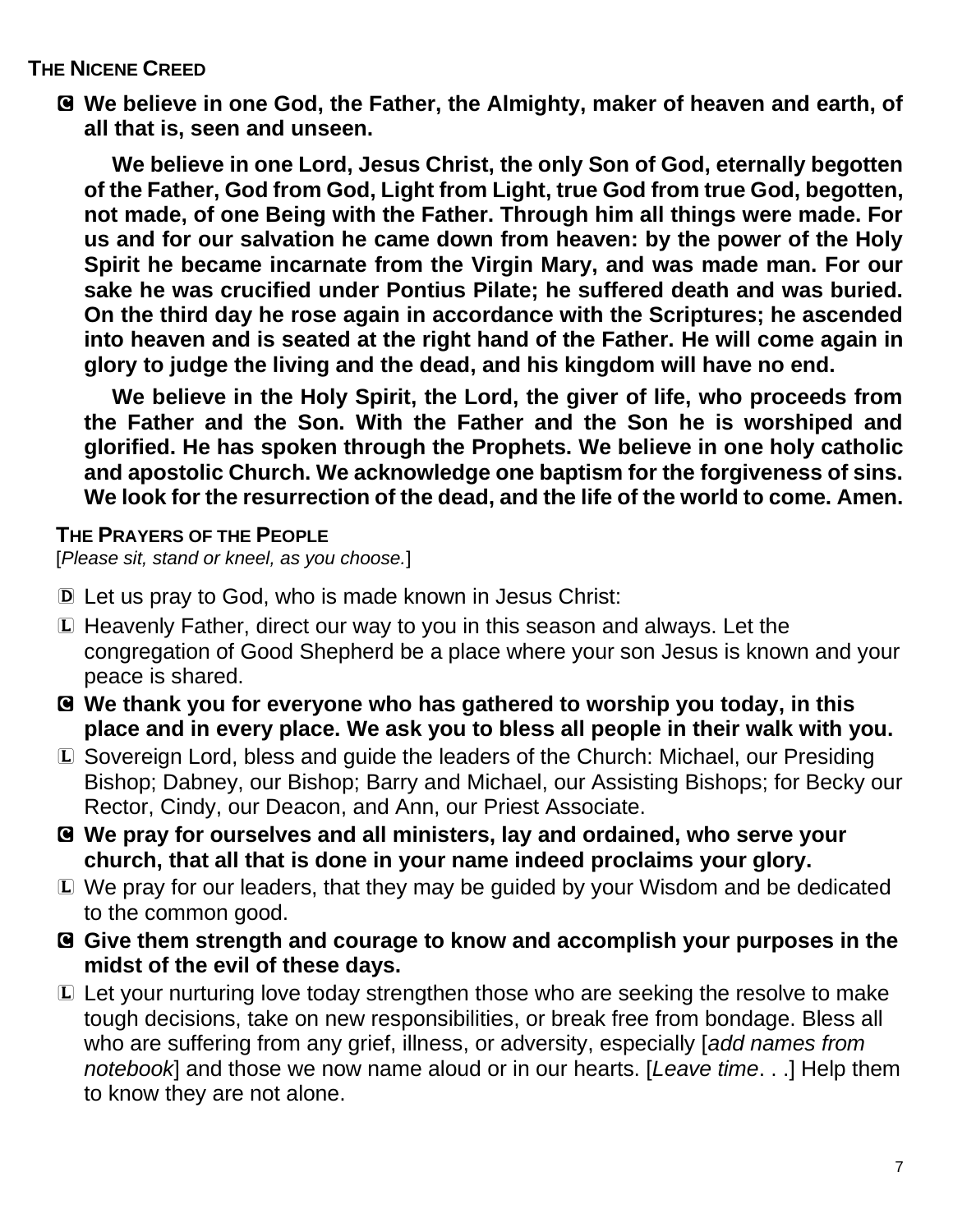- C **Give them peace, courage, hope and renewal, and through their struggles may they come into closer communion with you, the One who redeems and restores.**
- L We thank you for the blessings of this life, especially the flowers that grace our sanctuary given by Maureen & Gene Belote in celebration of their 36<sup>th</sup> Wedding Anniversary, and for the birthdays this coming week of Sherry Conte, Gail Robinson, Brian Levy, Gabby Gallagher, Dawn Gordon, Carmen Sakala, Penelope Statile, Pat Elmendorf, and Nancy Campbell, and for those celebrating anniversaries this week: Laurie & Barbara Rennie, Gene & Maureen Belote, and Mary Anne & Ted Dorner. Let all Creation rejoice.
- C **Give us one more blessing: hearts that know how to see and thank you for the countless gifts you bestow upon us.**
- L Living God, bless those who have died, [especially *add names from notebook*] and those we now name aloud or in our hearts. [*Leave time .* . . .] Let light perpetual shine upon them.
- C **Bring them into your light and love, and comfort those who grieve.**
- L We pray that together we may live the promises we make in our baptismal covenant:
- C **to proclaim by word and action the good news of God in Christ, to love all neighbors as we love ourselves, and to strive for justice and peace, respecting the dignity of all people. Let us offer ourselves to one another and to the living God through Christ. Amen.**

#### **THE CONFESSION & ABSOLUTION:**

[*Please stand or kneel, as you choose.*]

- D We pray to you also for the forgiveness of our sins. [*Silence is kept.*] God of all mercy,
- C **we confess that we have sinned against you, opposing your will in our lives. We have denied your goodness in each other, in ourselves, and in the world you have created. We repent of the evil that enslaves us, the evil we have done, and the evil done on our behalf. Forgive, restore, and strengthen us through our Savior Jesus Christ, that we may abide in your love and serve only your will. Amen.**
- P Almighty God have mercy on you, forgive you all your sins through the grace of Jesus Christ, strengthen you in all goodness, and by the power of the Holy Spirit keep you in eternal life.
- C **Amen**.

#### **THE GREETING OF PEACE**

[*Please stand. During this time of social distancing, a wave or bow, accompanied by a smile and "the Peace of the Lord be with you," will do nicely.*]

- **P** The peace of the Lord be always with you.
- C **And also with you.**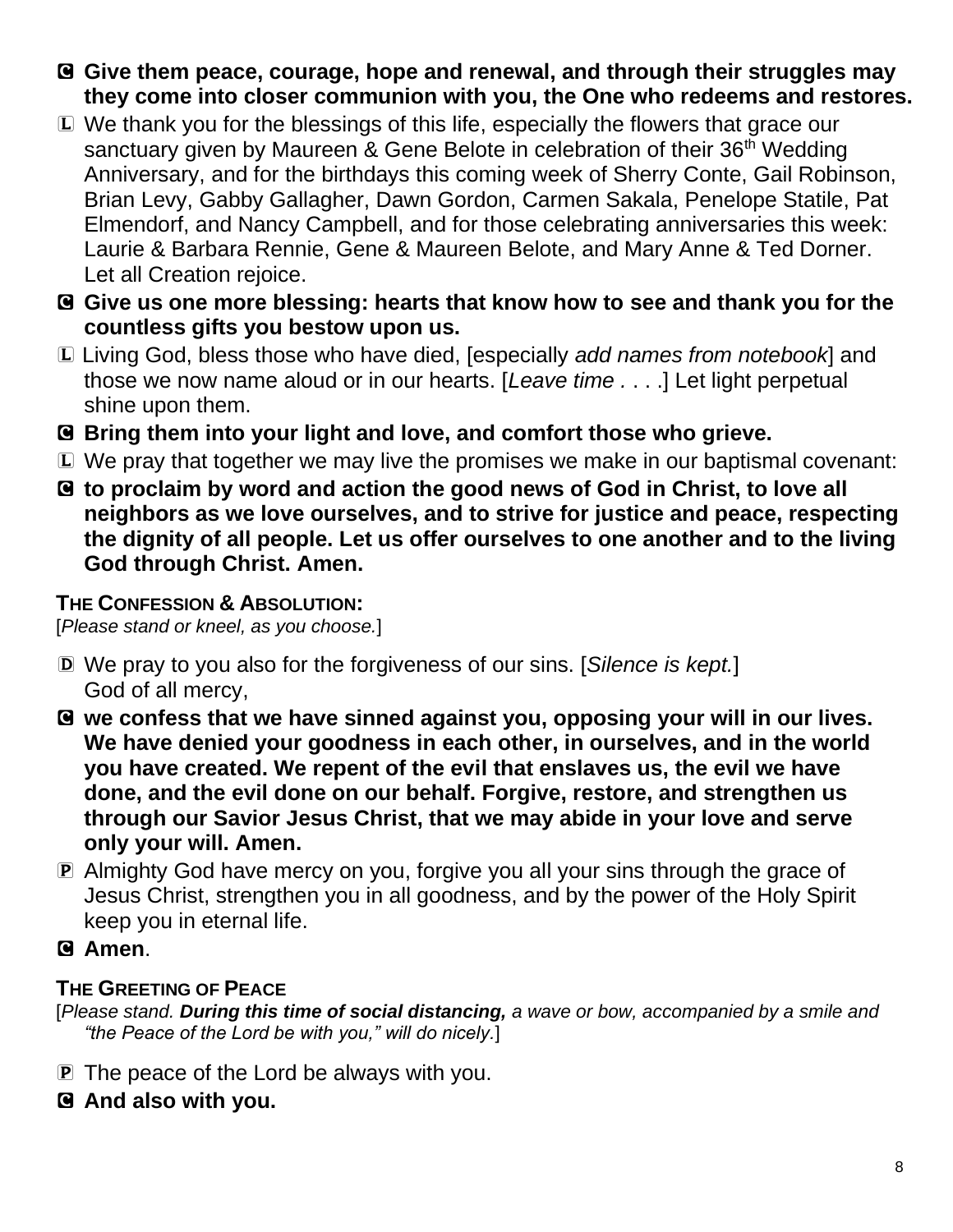# **THE HOLY COMMUNION**

# **THE OFFERTORY SENTENCE**

D O Lord our God, you are worthy to receive glory and honor and power; because you have created all things, and by your will they were created and have their being.

**THE OFFERTORY** *Thou Wilt Keep Him in Perfect Peace* E. Thiman

[*Please be seated.*]

#### **THE PRESENTATION**

[*Please stand when invited by the Deacon.*]

D We gladly present the fruits of our lives to the God who creates us, redeems us and sustains us. May we have the grace to use them to heal God's world.

**THE PRESENTATION HYMN** *With gratitude and humble trust* **H. 705 vs 3** 

#### *With gratitude and humble trust we bring our best to thee, to serve thy cause and share thy love with all humanity. O thou who gavest us thyself in Jesus Christ thy Son, help us to give ourselves each day until life's work is done.*

# **THE EUCHARISTIC PRAYER C** [Revised]

- P The Lord be with you.
- C **And also with you.**
- P Lift up your hearts.
- C **We lift them to the Lord.**
- **P** Let us give thanks to the Lord our God.
- C **It is right to give our thanks and praise.**
- P It is right to give you thanks and praise, O Lord, our God, sustainer of the universe, you are worthy of glory and praise.
- C **Glory to you for ever and ever.**
- P At your command all things came to be: the vast expanse of interstellar space, galaxies, suns, the planets in their courses, and this fragile earth, our island home; by your will they were created and have their being. From the primal elements you brought forth the human race, and blessed us with memory, reason, and skill; you made us the stewards of creation.

# C **Glory to you for ever and ever.**

- P But still we turn against you, and betray your trust; and we turn against one another. Again and again you call us to return. Through the prophets and sages you reveal your righteous law. In the fullness of time you sent your Son, born of a woman, to be our Savior. He was wounded for our transgressions, and bruised for our iniquities. By his death he opened to us the way of freedom and peace.
- C **Glory to you for ever and ever.**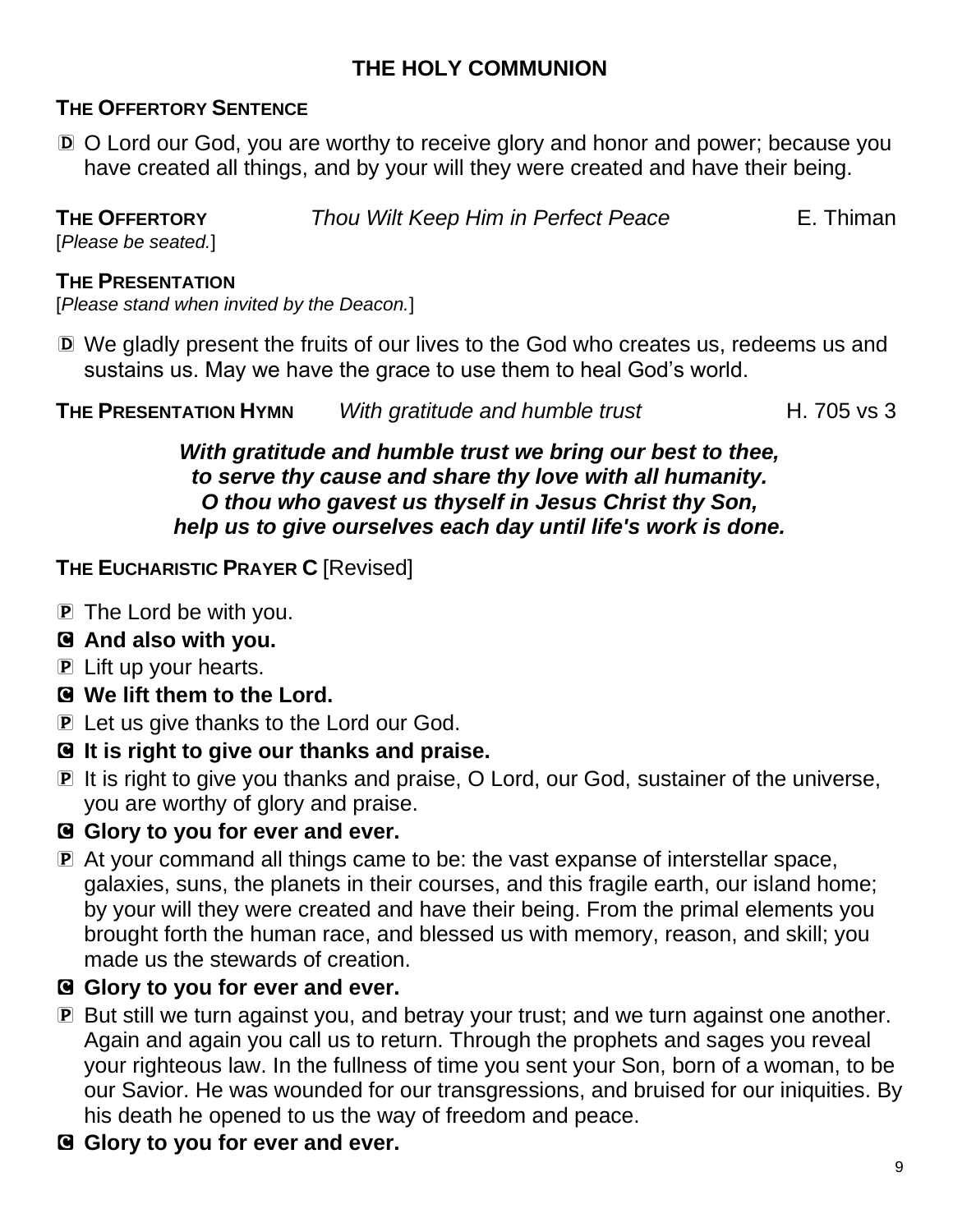- P Therefore we praise you, joining with the heavenly chorus, with prophets, apostles, and martyrs, and with those in every generation who have looked to you in hope, to proclaim with them your glory, in their unending hymn:
- **a** Holy, holy, holy Lord, God of power and might, **S** 147 **heaven and earth are full of your glory. Hosanna in the highest. Blessed is he who comes in the name of the Lord. Hosanna in the highest.**
- P Blessed are you, Lord our God, for sending us Jesus, the Christ, who on the night he was handed over to suffering and death, took bread, said the blessing, broke the bread, gave it to his friends, and said, "Take this, and eat it: this is my body which is given for you. Do this for the remembrance of me."
- P In the same way, after supper, he took the cup of wine; he gave you thanks, and said, "Drink this, all of you: this is my blood of the new covenant, which is shed for you and for many for the forgiveness of sins. Whenever you drink it, do this for the remembrance of me."

C **Gracious God, we recall the death of your Son Jesus Christ, we proclaim his resurrection and ascension, and we look with expectation for his coming as Lord of all the nations. We who have been redeemed by him, and made a new people by water and the Spirit, now bring you these gifts. Send your Holy Spirit upon us and upon this offering of your Church, that we who eat and drink at this holy table may share the divine life of Christ our Lord.** 

**Pour out your Spirit upon the whole earth and make it your new creation. Gather your Church together from the ends of the earth into your kingdom, where peace and justice are revealed, that we, with all your people, of every language, race, and nation, may share the banquet you have promised;**

P Through Christ, with Christ, and in Christ, all honor and glory are yours, creator of all.



#### **THE LORD'S PRAYER**

- P And now as our Savior Christ has taught us, we are bold to say,
- a **Our Father, who art in heaven, hallowed be thy Name, thy kingdom come, thy will be done, on earth as it is in heaven. Give us this day our daily bread. And forgive us our trespasses, as we forgive those who trespass against us. And lead us not into temptation, but deliver us from evil. For thine is the kingdom, and the power, and the glory, for ever and ever. Amen.**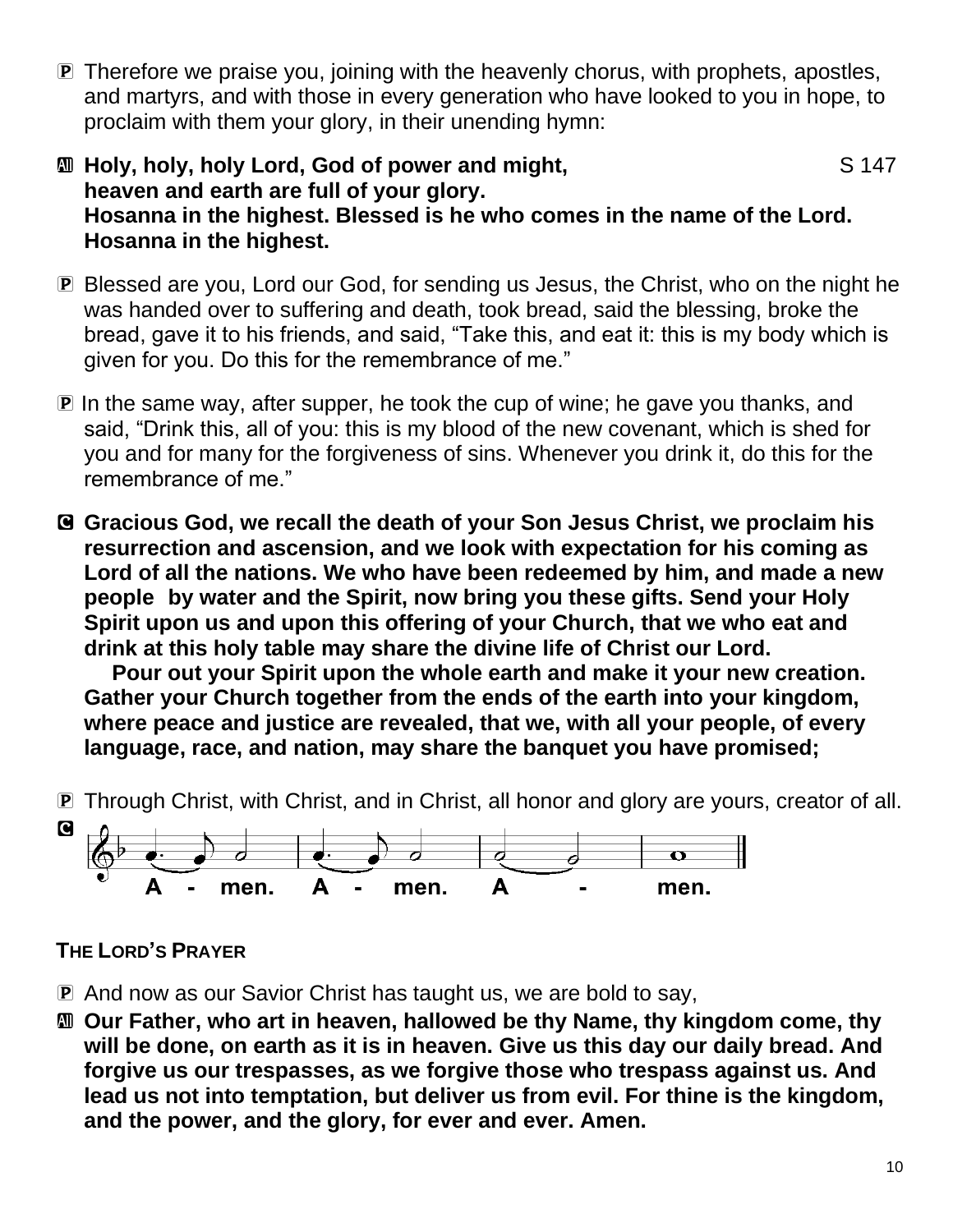### **THE BREAKING OF THE BREAD**

- P Creator of all, you gave us golden fields of wheat, whose many grains were gathered and made into this one Bread.
- C **So may your Church be gathered from the ends of the earth into your kingdom.**
- P The Gifts of God for the People of God. Take them in remembrance that Christ died for you, and feed on him in your hearts by faith, with thanksgiving.

[*You may be seated. All are welcome at the Lord's Table. Please follow the directions of the usher, who will let you know when it's your turn to go to the altar rail. During this time of social distancing, we need to approach the altar rail one at a time. Small cups with a wafer and wine will be on the altar rail. Please pick them up and consume them in turn when the server invites you to with the words, "The Body of Christ, the Bread of Heaven" and "The Blood of Christ, the Cup of Salvation." Place the cups you used into the basket on the altar rail. When you are finished, please return to your seat by the side aisle.*]

**THE CHANT** *In the Lord I'll be Every Thankful*

#### *In the Lord I'll be ever thankful, in the Lord I will rejoice. Look to God, do not be afraid; Lift up your voices, the Lord is near; Lift up your voices, the Lord is near.*

**THE PRAYER AFTER COMMUNION** [*Please kneel or stand, as you choose.*]

- P Let us pray…
- C **Loving God, we give you thanks for restoring us in your image and nourishing us with spiritual food in the Sacrament of Christ's Body and Blood. Now send us forth a people, forgiven, healed, renewed; that we may proclaim your love to the world and continue in the risen life of Christ our Savior. Amen.**

**THE BLESSING**  [*Please stand.*]

- P God bless your eyes to see the world as God sees, your lips to speak to others as if to Christ, your hands to work and heal in the power of the Holy Spirit, your minds to discern what is excellent, admirable, true, holy, just, pure, lovely, and worthy of praise. Our Triune God, God the Father, God the Son, and God the Holy Spirit bless your hearts and set them on fire.
- C **Amen.**